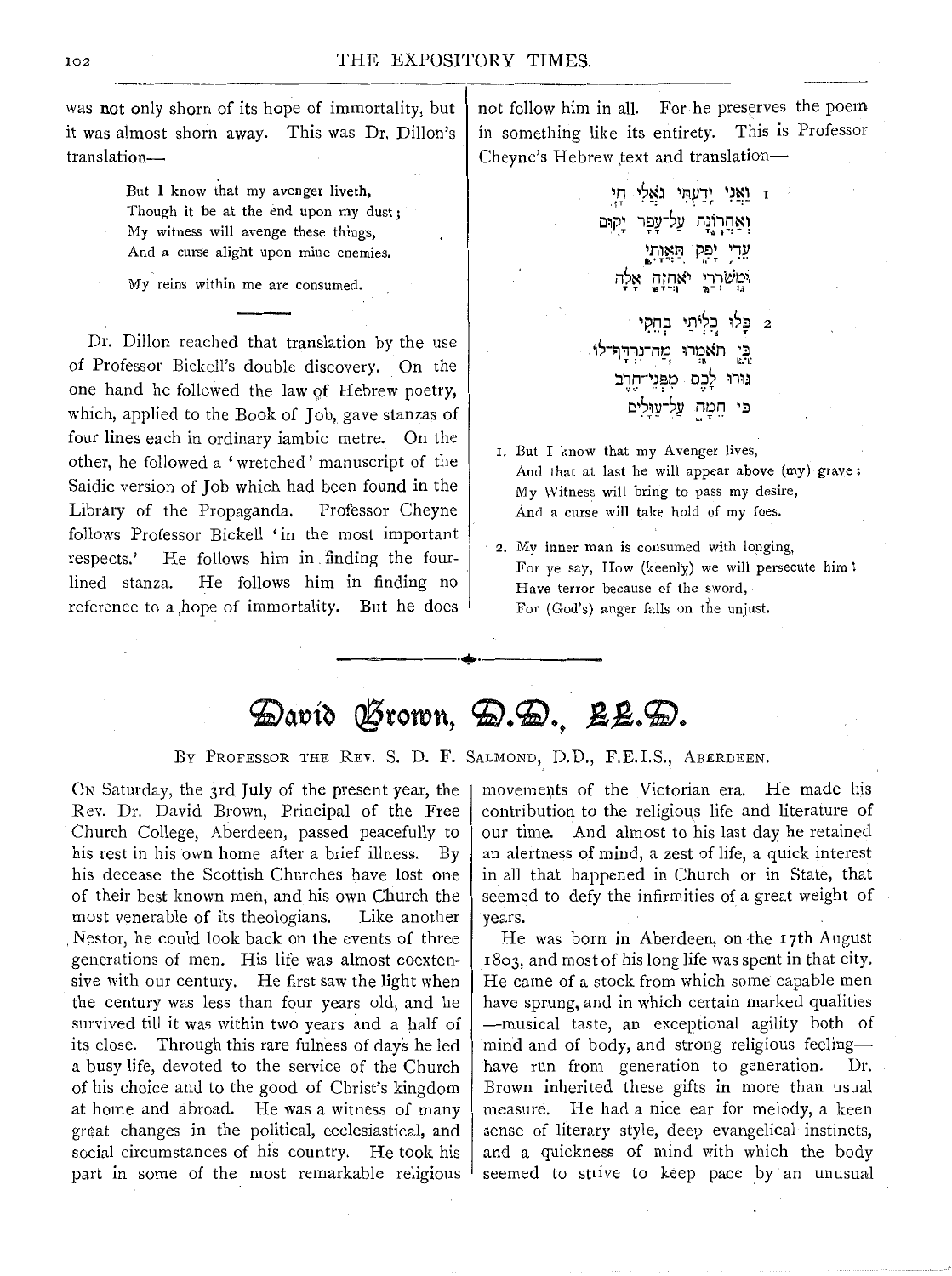rapidity of walk. His father, Alexander Brown, was a man of character and ability, who rose to honour in his native city, and twice held the office of provost. His mother was a member of the Chalmers family, long connected with the *Aberdeen Journal.* One of his brothers, Charles J. Brown, became eminent as a preacher, occupying with distinction for many years an important pulpit in Edinburgh, and being elected to the Moderatorship of the General Assembly of the Free Church in 1872. Dr. Brown himself was educated in the Grammar School of Aberdeen, one of the oldest and most notable seminaries of learning in Scotland, of which Byron and other men whose names are. known the world over have been *alunmi.*  From that he passed into Marischal College and University, one of the two universities of which the northern city of the Don and the Dee could boast in those days. On graduating, in r821, he dedicated himself to the Christian ministry, and having completed the theological curriculum then prescribed by the Church of Scotland, he was licensed to preach in 1826. Next year circumstances took him to London, and brought him under the influence of Edward Irving, who was then at the height of his fame and in the full splendour of his powers. Anxious to hear the great preacher whose name was in everyone's mouth and whose oratory held the metropolis captive, the young Scotch probationer became a frequenter of the humble church, the Caledonian Chapel, Cross Street, Hatton Garden, which was then the scene of Irving's ministry. In a couple of papers contributed to the *Expositor* about ten years ago, he gives a vivid picture of those times, and an interesting account of his association with Irving. He tells us how, when he came early to the church the first day, he found 'the whole of the street lined with carriages'; how, in order to get a full view of the preacher, he worked his way to the front gallery, 'the middle pew of which, treble the depth of the others, had been fitted up for the Caledonian Asylum boys, but was now occupied by people of note'; how, one day, standing immediately behind this pew, he had before him 'the Duke of Sussex, Mr. Canning, Lord Brougham, Sir James Mackintosh, and others of aristocratic look.' He describes the impression produced upon him by Irving's magnificent personal appearance, the 'dignified simplicity and elevated purity of his style in prayer,' his clear, sonorous tones,

the wonderful life which he threw into his reading of the Scriptures, and the mighty rush of his opulent and imaginative eloquence. And he gives it as his testimony that 'what for years continued to attract unparalleled crowds, largely of the most cultured classes and foremost ranks of society, holding them spellbound under the voice of a humble Presbyterian minister from Scotland, must have been something very different from mere sensational oratory.'

. He came deeply under the spell of this noble and singular personality, of whom Thomas Carlyle declared that he had been helpful to himself beyond all other men when he most needed help, and of whom he has left this testimony on record in his *Reminiscences:* 'No man that I have known had a sunnier type of character, or so little of hatred towards any man or thing. . . . Noble Irving ! he was the faithful elder brother of my life in these years; generous, wise, beneficent all his dealings and discourses with me were.' It was a critical period in Dr. Brown's life. For, by a change in Irving's circumstances, he was brought into the closest personal and professional connexion with him, and under the influence of all that he was in private life and in the home, as well as in the pulpit and in the eye of the public. The Caledonian Chapel became utterly inadequate; and a new place of worship of larger dimensions had to be provided for Irving. This was the *National*  Scotch Church, Regent's Square, which was opened by Chalmers, whose assistant Irving had been for a time in Glasgow, in 1827. Larger crowds than ever were attracted to this new and more spacious building, and Irving, requiring help, invited David Brown to become his assistant. After some hesitation the offer was accepted. Dr. Brown preached for the first time in Regent Square on the 3rd January 183o, and he continued in office till the 26th April 1832. For two years and three months, therefore, he was in the most intimate association with Irving, having daily access to his mind, witnessing the progress of the change in his ideas and his preaching, and marking the course of events which ended in the eclipse of his brilliant gifts, his separation from the Church of Scotland, and the formation of a new religious society in which his independence was crushed and his happiness lost. It was a time of privilege. But it was also a severe sifting time for the young assistant. His own religious future hung in the balance for a period.